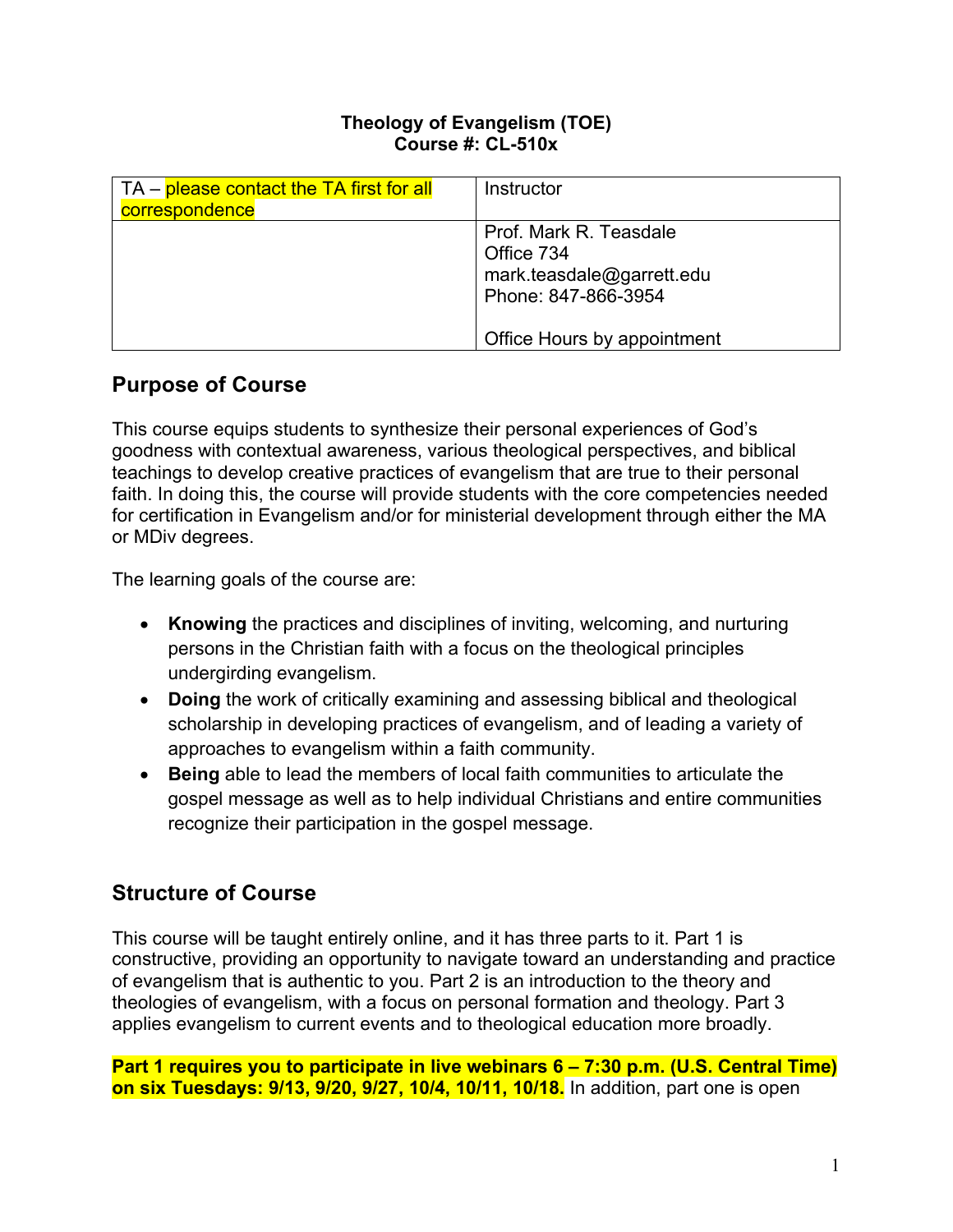access, meaning that we will expand the course to include students from outside the seminary who will only be joining us for those six weeks. During those six weeks, you will participate in small groups with these new students, facilitating their engagement with the material in the readings and webinars.

Students who take Theology of Evangelism for credit do not need to register separately for the webinars. They are automatically registered by the Connectional Learning Office at Garrett. You will receive information within 48 hours of the first webinar on how to access the webinar. You will need to purchase the book on your own, just as they do for their other academic classes.

Parts 2 and 3 are asynchronous, meaning that you will be given assignments and will be free to log on at any time to complete those assignments by the given deadlines. Also, in parts one and three you will be assigned to a group. As such, while you can choose when you do the work, you will need to coordinate any group activities.

#### **You must be able to access the webinars to complete your assignments in Part 1. You will also need a Twitter account for some of the assignments. See the assignments section for details.**

**For Twitter:** Use @evangelismonlin in all your course tweets. You can read, subscribe to, and tweet to @evangelismonlin at <http://markteasdale.net/evo-evangelismonline.html>. If you do not have a Twitter account, or do not know how to use Twitter, please see this simple tutorial on it.

## **Texts**

Cone, James H. "Evangelization and Politics: A Black Perspective." *Black Theology: A Documentary History, volume two: 1980-1992*. eds. James H. Cone and Gayraud S. Wilmore. Maryknoll: Orbis, 1993. ISBN 0-883344-773-8. **Free – selection posted online.**

*Creative Transformations* 15 no. 4, Fall 2006. ISSN 1062-4708. **Free – posted online.**

*International Review of Mission* vol. 94, no. 372, January 2005. No ISBN. The following articles are both **free and posted online.**

Kärkkäinen, Veli-Matti. "Spirit, Reconciliation and Healing in the Community: Missiological Insights from Pentecostals," 43-50.

Grundmann, Christoffer H. "Inviting the Spirit to Fight the Spirits? Pneumatological Challenges for Missions in Healing and Exorcism," 51-73.

Logan, James C. *How Great a Flame! Contemporary Lessons from the Wesleyan*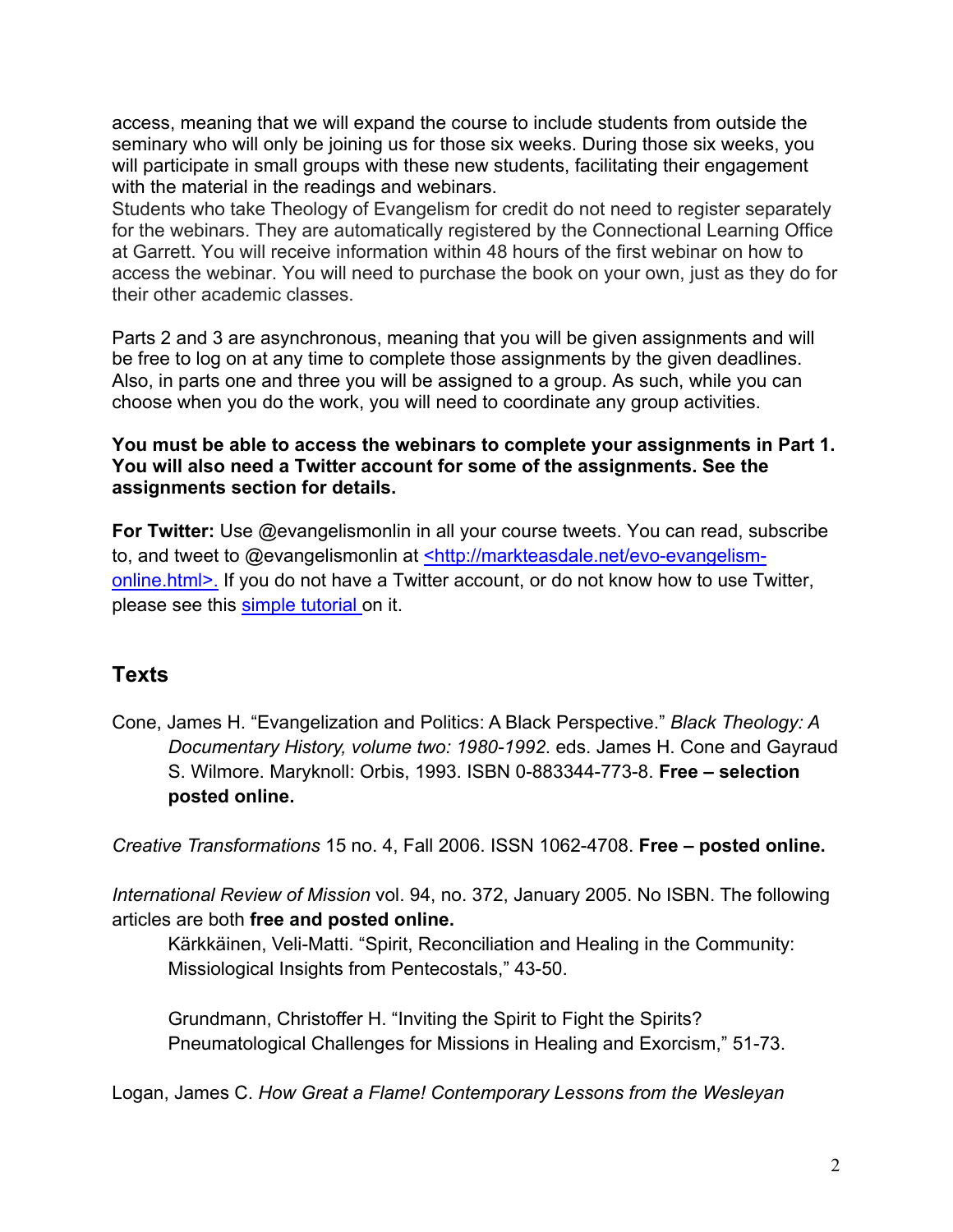*Revival*. Nashville, TN: Discipleship Resources, 2005. ISBN 0-88177-472-3. \$5.99. Amazon.

- McNeil, Brenda Salter. *A Credible Witness: Reflections on Power, Evangelism and Race*. Downers Grove, IL: IVP, 2008. ISBN-13 978-0830834822. \$13.24. Amazon.
- Pope-Levinson, Priscilla. *Evangelization from a Liberation Perspective*. New York: Peter Lang, 1991. ISBN 0-8204-1169-8. **Free – selections posted online.**
- Russell, Letty M. "Liberation and Evangelization A Feminist Perspective." *Occasional Bulletin of Missionary Research* vol. 2, 1978. No ISBN. **Free – selection posted online.**
- Teasdale, Mark R. *Evangelism for Non-Evangelists: Claiming and Living the Gospel Authentically*. Downers Grove, IL: IVP, 2016. ISBN 978-0-8308-5166-9. \$16.00. Amazon.

## **Assignments**

### **Please see Technology Notes for Information on how to use PowerPoint online through your Garrett account and for a link on how to use Twitter.**

• Personal Evangelism Presentation (35%)

Over the semester, you should be on the lookout of for situations in which you see the Good News of God through Jesus Christ being manifest. If possible, use your phone to take a photo or video of the situation. (If you do not have the ability to take these photos and/or videos, please let me know. I can offer an alternative form of this assignment for you.) **Please note that photos/videos cannot include identifiable people other than yourself (e.g., no pictures that others could identify who the subject is) and cannot include people under the age of 18 at all.** 

At the end of the semester, you will use these photos and videos to develop a PowerPoint presentation. This presentation will should include twelve slides:

- 1. A title slide including your name
- 2. Five photo/video slides
- 3. Five slides sharing your personal evangelism equation
- 4. A citation slide

Each slide in the presentation (except the title and citation slides) should follow the 1/5/5 rule:

- Have no more than one image (video or picture) on it.
- Have no more than five lines of text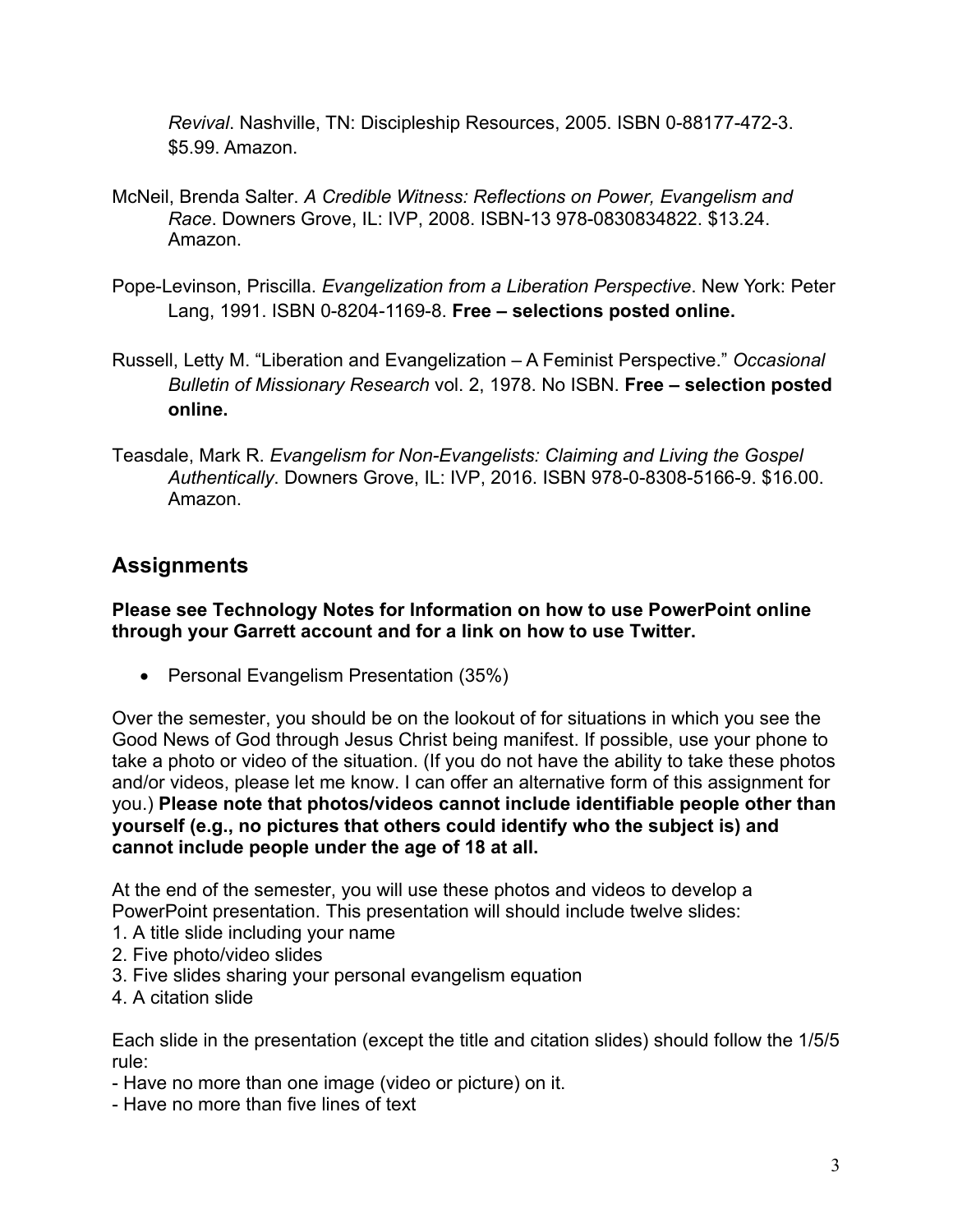- Have no more than five words in each line of text

- Additional verbiage necessary to explain your slide (including citations) should be put in the "speaker notes" underneath the slide.

Each of the five photo/video slides should:

- 1. Describe what your picture/video is and why you believe it demonstrates the Good News of God through Jesus Christ.
- 2. Describe how you could use this picture to explain to other Christians ways they might be able to share their faith with others.
- 3. Make connections between your reflection on the photo or video with what we covered in class. Include citations pointing to material we have covered in class (including lectures, texts, and biblical passages, if used). You should draw from a minimum of two different sources per slide. The citation only needs to include the author's name (or title of the book if there is no clear author) and the page number.

The five evangelism equation slides should be organized as follows:

- 1. A slide with your full equation.
- 2. A slide explaining your starting point.
- 3. A slide explaining your theological reflection (what you believe to be revelatory and how you interpret it)
- 4. A slide explaining the context in which you most frequently expect to be evangelizing (this could be a place, a specific group of people). Explain what you think they most need to hear as Good News and why.
- 5. A slide presenting some creative evangelistic practices for engaging with people in the context you described.

The citation slide should be a list of texts and lectures used in the presentation. It should be in alphabetical order based on the last name of the author.

This assignment is integrative, helping you move toward all three learning objectives:

**Knowing** by demonstrating that you have learned a core underpinning theory of evangelism (the evangelism equation) and can deploy the equation with material drawn from the various theological sources covered in the course.

**Doing** by providing well-assessed and insightful ways of practicing evangelism that are appropriate to the student's ministry context.

**Being** by having the student select photos and videos out of your personal lives, causing you to articulate their individual participation in the gospel message so you will be equipped to serve as leaders who help others participate in the gospel message.

• Discussion Board Posts (15%) (3 graded boards x 5% each)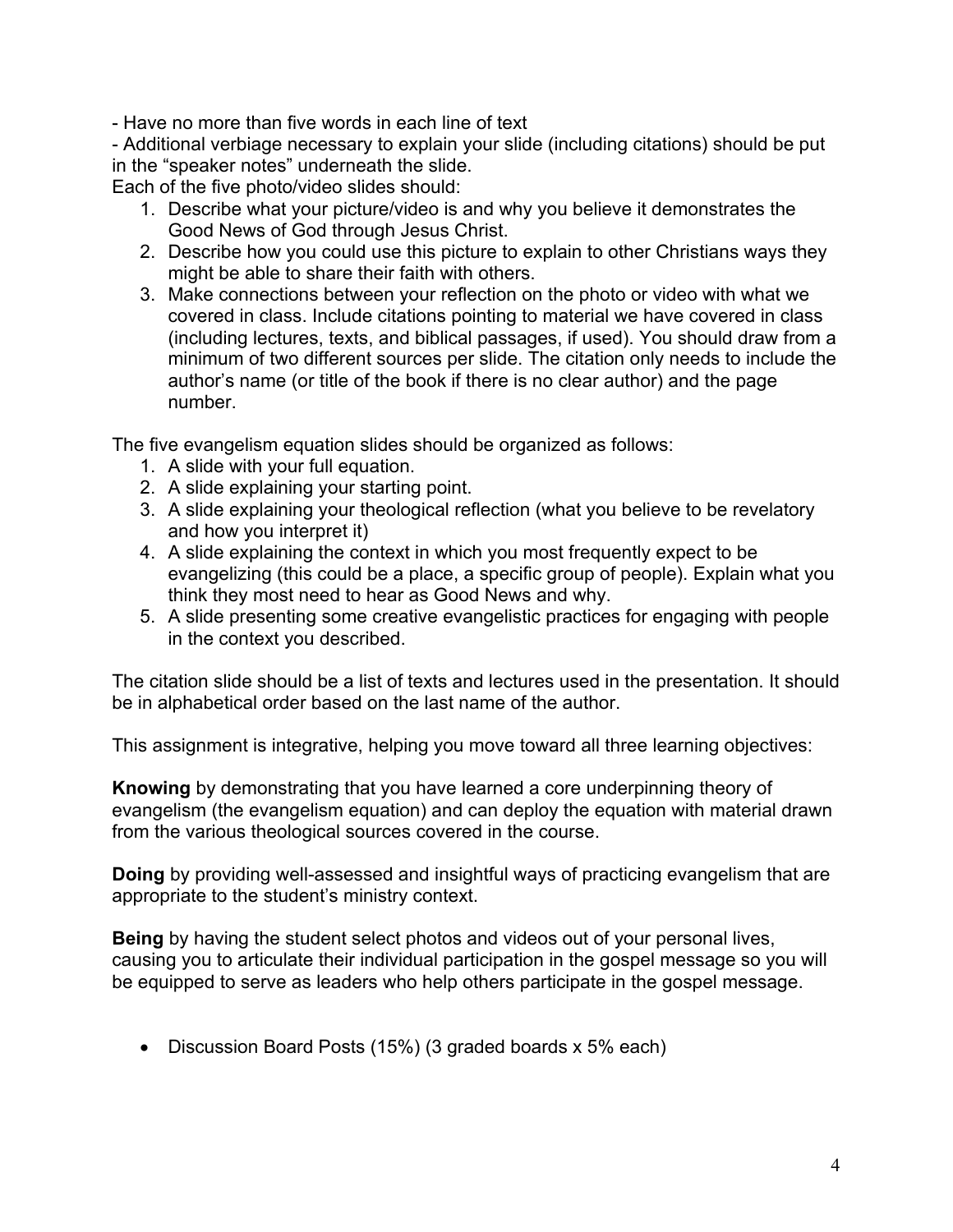The discussion boards are places for you to interact with your fellow students and with me on the material covered in the lectures and readings for that week. You will be placed in a group with other students to do this.

To post on the discussion board:

- 1. First read the material assigned and log into Moodle to click on the lecture link for the week and watch the lecture (on Youtube).
- 2. Click on the discussion board link that corresponds to the lecture and start a thread. In your post you should provide thoughtful ideas, insights, questions about the lecture and reading. **This initial post should be 300 words (+/- 10%) and should be posted by Wednesday at 11:59 p.m. of the week it is due.**
- 3. In addition to posting an initial comment on the lecture itself, you must read and respond to the posts of the other students in your group. Your response should demonstrate engagement with the ideas presented by your fellow student. **These response posts must be 150 words (+/- 10%) and should be posted by Thursday at 11:59 p.m. of the week it is due.**

These assignments deal with the Being course objective, inviting you to consider your experiences, thinking, and character in reference to evangelism.

• Theology Quizzes (20%) (4 quizzes x 5% each)

There are two weeks of reading—with no lectures—in Part II. During these weeks you are introduced to several distinct theological traditions and how they relate to evangelism.

To help test your knowledge related to this material, there are four ten-question, multiple-choice quizzes, one for each of the four broad theological traditions you encounter in the readings. You have 60 minutes to complete each quiz, which starts when you click on the quiz. You may also retake each quiz twice. If you retake the quiz, the highest score you receive will be recorded for the course.

#### **You must take the quizzes by Friday at 11:59 p.m. of the same week the readings are assigned. If you do not take the quiz by this time, you will receive a zero for it.**

These quizzes are hard. In most questions, there are several answers listed which agree with the author's perspective. You must determine which answer is the PRIMARY argument of the author and select that one.

These quizzes deal with the Knowing course objective, inviting you to learn about how different theological traditions relate to evangelism.

• Leadership in Part One (30%)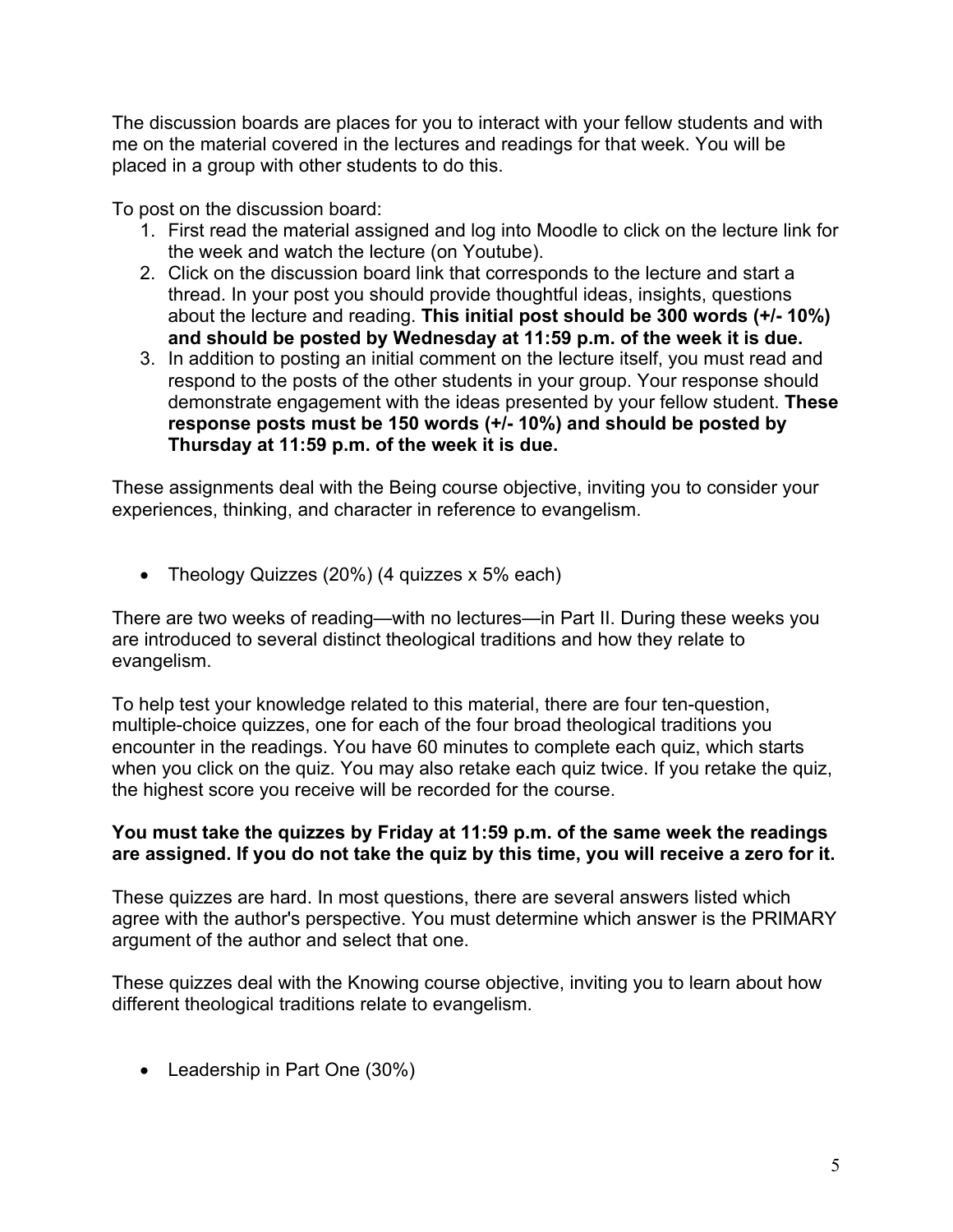During Part 1, you will be assigned to a small group that includes students who are both from the seminary and who are from outside the seminary. This group will meet in virtual break-out rooms during the live webinars.

Each week, one of the seminarians in the group will be the facilitator of the small group. Depending on how many seminarians there are, you may serve as a facilitator more than once. When it is your turn, you must do the following:

- Prior to breaking into the small groups, the instructors will provide you with specific ideas your group should discuss. You will facilitate the conversation in your group, making certain that everyone in the group has a chance to participate in the conversation about that idea.
- Taking notes on what everyone in the group says. As people share, you should be keeping track of what they are sharing, whether on a piece of paper or on your computer. Either way you should have a record of what was said in the conversation.
- If called on, report back to the whole webinar when the small group time is over.
- During/after the webinar, you need to use Twitter to tweet out the notes you took based on the small group conversation. This should include a minimum of five tweets each time you facilitate. More are welcome if you have more to share. The tweets should not use people's names. However, you are welcome to tag people in the tweets if the people in your group give their consent for that.

Here are a few guiding questions to ask yourself as you prepare each of your Tweets:

1) *Does this Tweet have substance?* Don't just tweet a pithy catch-phrase rather than strong reflections focused on class content and discussion.

2) *Does this Tweet have purpose?* Related to the first question, this gets at the heart of the assignment. These Tweets reflect not only the discussion you're having in the groups, but also your ability to synthesize information and present it with clarity.

3) *Does this Tweet have enough content?* While grading does not rest on Tweet length, a good rule of thumb is the shorter the Tweet, the less content there is to grade. You may very well blow me away with your erudite 30-character Tweet, but it is better to take the time to give 130-180 characters. This lets me know you are considering the full conversation.

4) *Does this Tweet reflect the group's discussion?* Engage and rephrase the words of your peers. If someone offers a really strong statement or offers a great question, ask permission to tag them in the Tweet. Don't just retweet your own thoughts.

For example a "C" tweet would be: "We discussed the importance of loving our neighbors. @EvangelismOnlin"

An "A" tweet would be: "A group member discussed the importance of loving our neighbors. This is an opportunity to share the goodness we have experienced from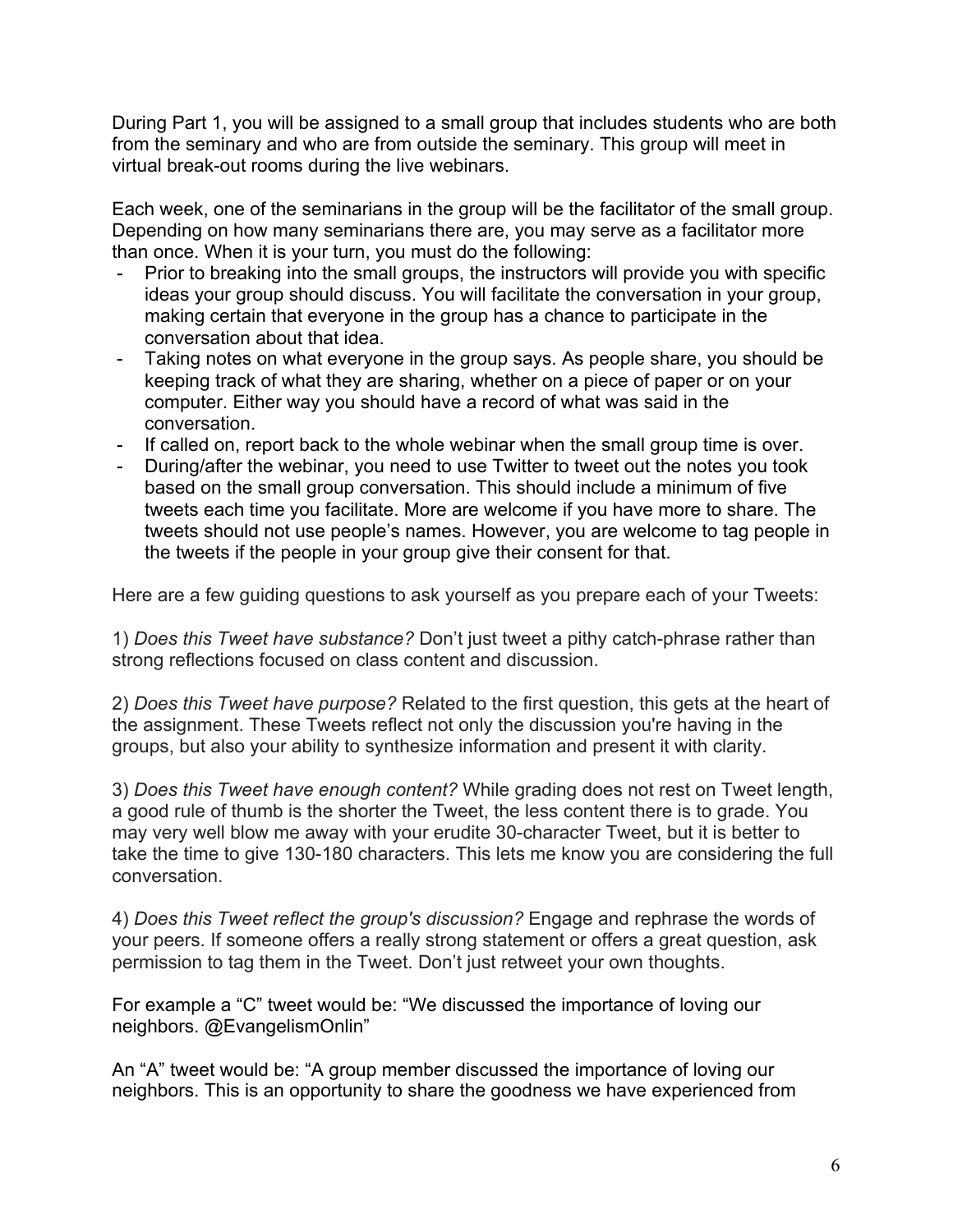God. We need to love them invitationally: in a way they can understand and respond to. @EvangelismOnlin"

This assignment relates to the Doing course objective, inviting you to do the work of thinking through how to engage in evangelism, and the Being course objective by giving you the opportunity to serve as a leader in helping others think through evangelism.

# **Grade Scale – all assignments are graded out of 100 points**

| $\mathbf A$          | 94-100     |
|----------------------|------------|
| $A-$                 | 90-93      |
|                      | (91.5)     |
| $B+$                 | 87-89 (88) |
| B                    | 84-86 (85) |
| $\mathbf{R}_{-}$     | 80-83      |
|                      | (81.5)     |
| $C+$                 | 77-79 (78) |
| $\mathbf C$          | 74-76 (75) |
| $\mathsf{C}\text{-}$ | $70 - 73$  |
|                      | (71.5)     |
|                      |            |

Note that all assignments in this course are also considered a form of demonstrating "attendance" in the class each week. Per the academic attendance policy, a student who misses more than two assignments will be considered to have been absent for more than 20% of the class, which is grounds for failing the course.

# **Course Schedule**

**Please see Moodle for exact dates and deadlines.**

**The live webinars will be 6 – 7:30 p.m. (U.S. Central Time) on six Tuesdays: 9/13, 9/20, 9/27, 10/4, 10/11, 10/18. You are required to participate live.**

| Part 1 of the Course – GETS and other students |                                          |                                   |                                                                                                                                                                     |  |
|------------------------------------------------|------------------------------------------|-----------------------------------|---------------------------------------------------------------------------------------------------------------------------------------------------------------------|--|
|                                                | use open-access website and webinars     |                                   |                                                                                                                                                                     |  |
| <b>Week</b>                                    | Theme for the<br><b>Week</b>             | Reading - do before<br>assignment | <b>Assignment</b>                                                                                                                                                   |  |
| <b>GETS</b><br>students<br>only                | What is<br>Evangelism?<br>(Video posted) | <b>None</b>                       | Discussion Board - What do you<br>think about this explanation of<br>evangelism? How does it compare<br>to ways you have experienced<br>evangelism being practiced? |  |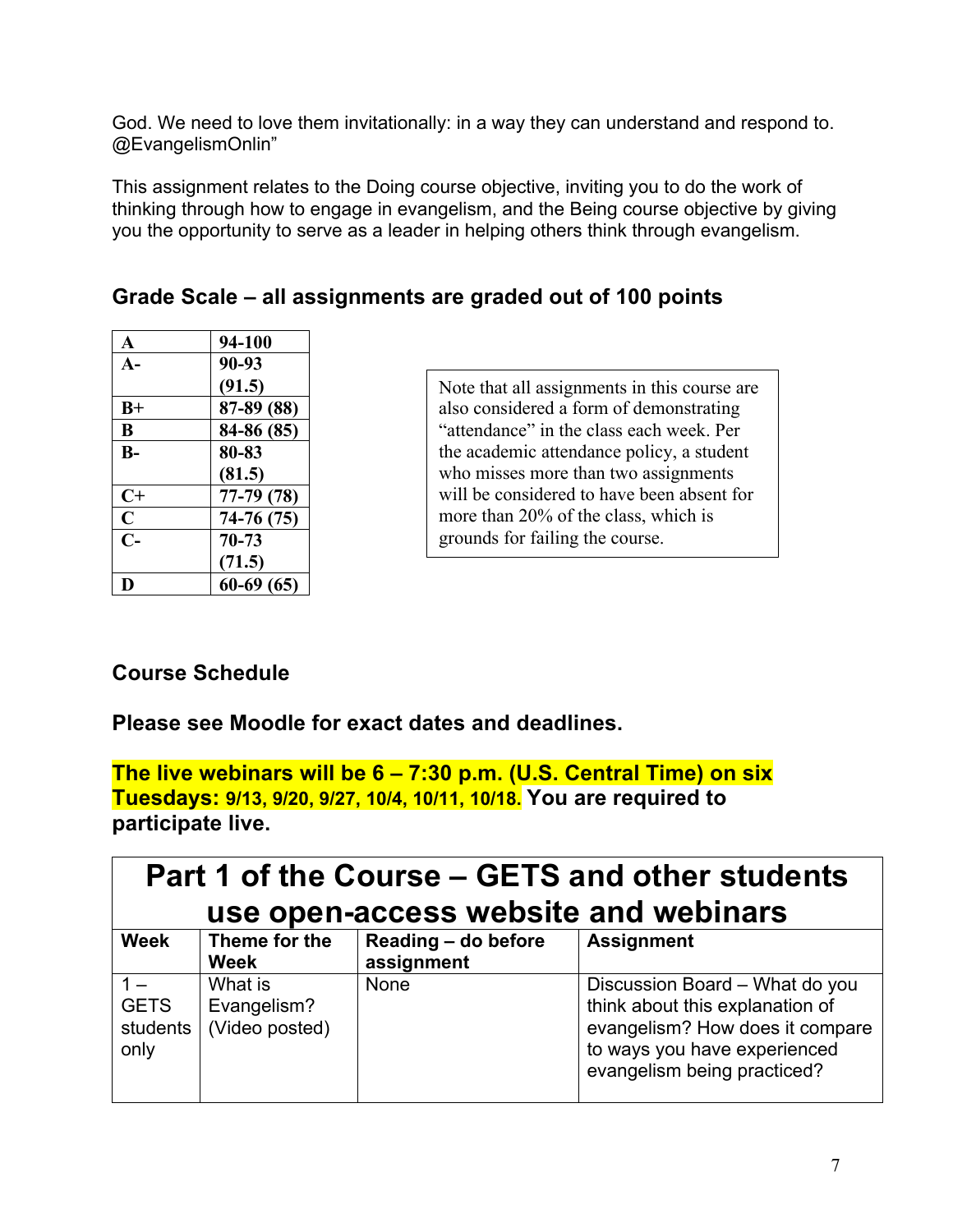| $\overline{2}$ | Webinar<br>Orientation                          | None                       | Webinar $-$ Log onto the first<br>webinar. This webinar is to orient<br>you to what the webinars are like<br>and to provide a basic overview of<br>the content of the webinars.<br>Everyone needs to tweet at least<br>once this week<br>Take pictures/videos |
|----------------|-------------------------------------------------|----------------------------|---------------------------------------------------------------------------------------------------------------------------------------------------------------------------------------------------------------------------------------------------------------|
| 3              | <b>Articulating Our</b><br><b>Staring Point</b> | Teasdale, intro, chs. 1, 2 | Webinar – Leader for the week<br>facilitates conversation in the<br>small group during the webinar,<br>takes notes of what everyone<br>says, and posts at least five<br>tweets based on the notes.<br>Take pictures/videos                                    |
| 4              | Theological<br>Reflection                       | Teasdale, ch. 3            | Webinar - Leader for the week<br>facilitates conversation in the<br>small group during the webinar,<br>takes notes of what everyone<br>says, and posts at least five<br>tweets based on the notes.<br>Take pictures/videos                                    |
| 5              | Being Aware of<br>Context                       | Teasdale, ch. 4            | Webinar - Leader for the week<br>facilitates conversation in the<br>small group during the webinar,<br>takes notes of what everyone<br>says, and posts at least five<br>tweets based on the notes.<br>Take pictures/videos                                    |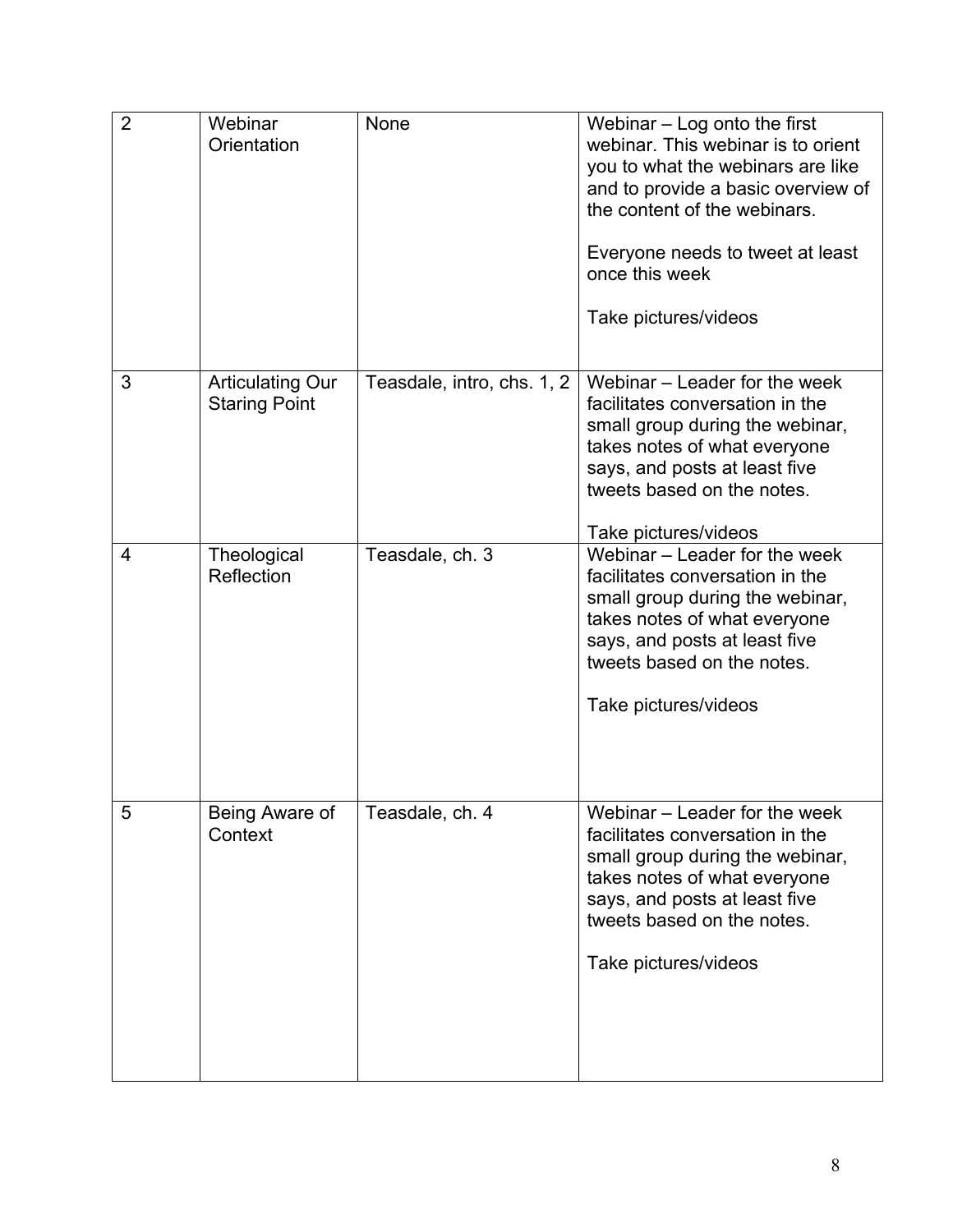| $6\phantom{1}6$ | Developing Our<br><b>Practices</b>            | Teasdale, ch. 5                           | Webinar - Leader for the week<br>facilitates conversation in the<br>small group during the webinar,<br>takes notes of what everyone<br>says, and posts at least five<br>tweets based on the notes.<br>Take pictures/videos                                  |
|-----------------|-----------------------------------------------|-------------------------------------------|-------------------------------------------------------------------------------------------------------------------------------------------------------------------------------------------------------------------------------------------------------------|
| $\overline{7}$  | A<br>Congregational<br>Strategy               | Teasdale, ch. 6                           | Webinar – Leader for the week<br>facilitates conversation in the<br>small group during the webinar,<br>takes notes of what everyone<br>says, and posts at least five<br>tweets based on the notes.<br>Take pictures/videos                                  |
|                 |                                               | use Moodle                                | <b>Part 2 of the Course – GETS students only</b>                                                                                                                                                                                                            |
| <b>Week</b>     | Theme for the<br><b>Week</b>                  | Reading - to be done<br>before assignment | Assignment - to be done after<br>reading and watching the video                                                                                                                                                                                             |
|                 |                                               |                                           | (if a video is posted on Moodle)                                                                                                                                                                                                                            |
| 8               | The Need for<br>Imagination<br>(Video posted) | McNeil, foreword, intro,<br>chs. 1-5      | Discussion Board - What are the<br>greatest reductions of humanity<br>and God that you see in the<br>culture? How has the church<br>intentionally or unintentionally<br>accepted these reductions in how<br>it presents the gospel?<br>Take pictures/videos |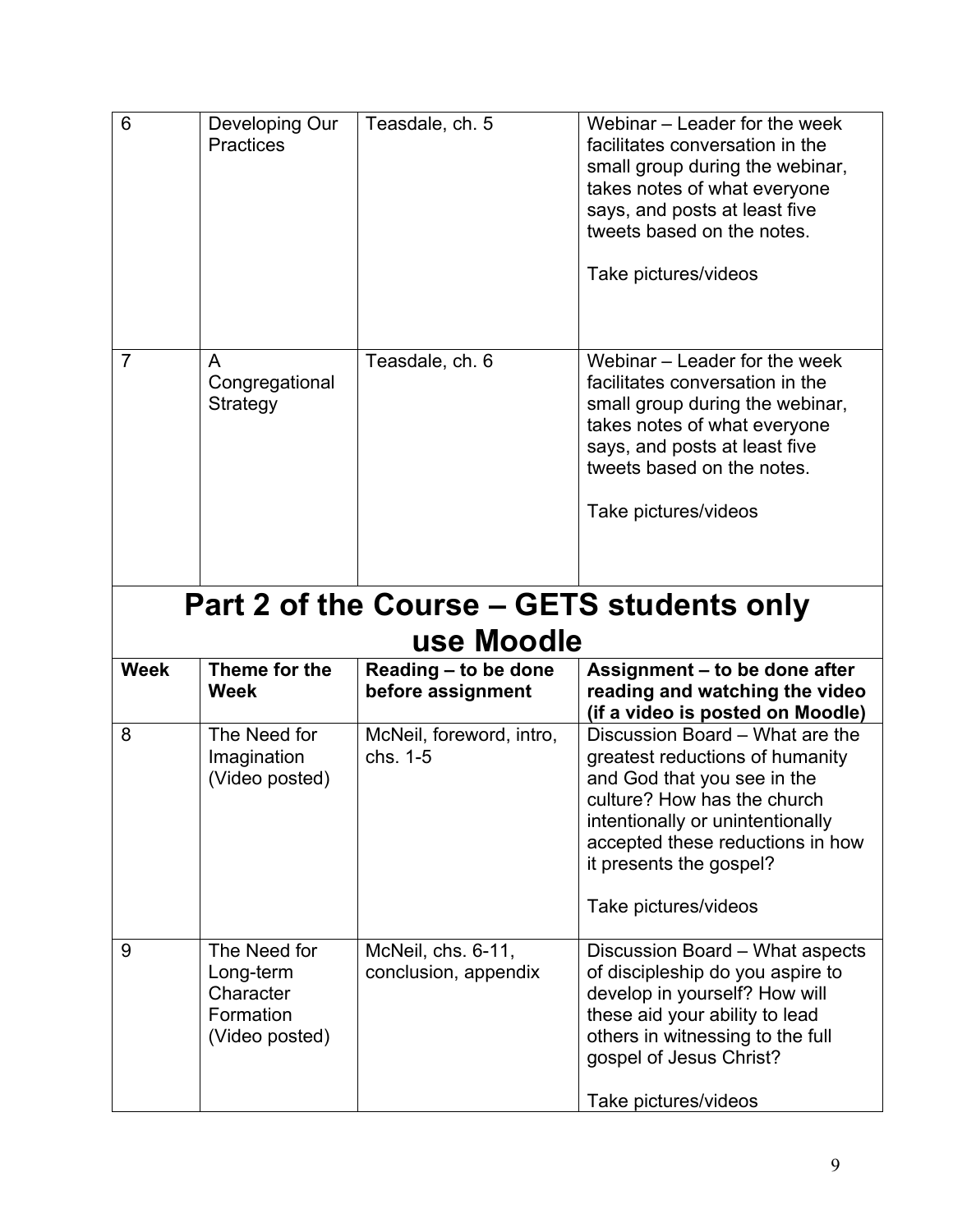| 10          | Theological<br><b>Traditions and</b><br>Evangelism:<br>Black, Feminist,<br>Latin American<br>Liberation, and<br>Process (No<br>video this week) | Russell - entire, Cone,<br>531-553, Pope-Levinson<br>155-173, Creative<br>Transformations - entire<br>(posted online) (all are<br>online) | Quizzes on Liberationist and<br><b>Process Theologies</b><br>Take pictures/videos                                                        |  |  |
|-------------|-------------------------------------------------------------------------------------------------------------------------------------------------|-------------------------------------------------------------------------------------------------------------------------------------------|------------------------------------------------------------------------------------------------------------------------------------------|--|--|
| 11          | Theological<br><b>Traditions and</b><br>Evangelism:<br>Pentecostal and<br>Wesleyan<br>(No video this<br>week)                                   | Kärkkäinen - entire,<br>Grundmann - entire (all<br>are online), Logan -<br>entire                                                         | Quizzes on Pentecostal and<br><b>Wesleyan Theologies</b><br>Take pictures/videos                                                         |  |  |
|             | Part 3 of the Course – GETS students only<br>use Moodle                                                                                         |                                                                                                                                           |                                                                                                                                          |  |  |
| <b>Week</b> | Theme for the<br><b>Week</b>                                                                                                                    | Reading - to be done<br>before assignment                                                                                                 | <b>Assignment</b>                                                                                                                        |  |  |
| 12          | Applying<br>Evangelism<br>(No video this<br>week)                                                                                               | None                                                                                                                                      | <b>PowerPoint Presentation Due on</b><br>Friday 10 December at 11:59 p.m.                                                                |  |  |
| 13          | Time to Reflect                                                                                                                                 | Take the quizzes on the<br>website:<br>https://markteasdale.net/<br>index.php/quizzes/                                                    | Discussion Board - After you take<br>the two quizzes, post a reflection<br>on the results you received. What<br>do you think? (Ungraded) |  |  |

## **Technology Notes**

Given the lack of personal contact during the course, you will need to be certain you have sufficient technological ability to access and participate in this course. **It is the student's responsibility to have sufficient technology to access and participate in the course.** The instructor will assume this and is not obligated to take technological difficulties into account when assessing the student's work.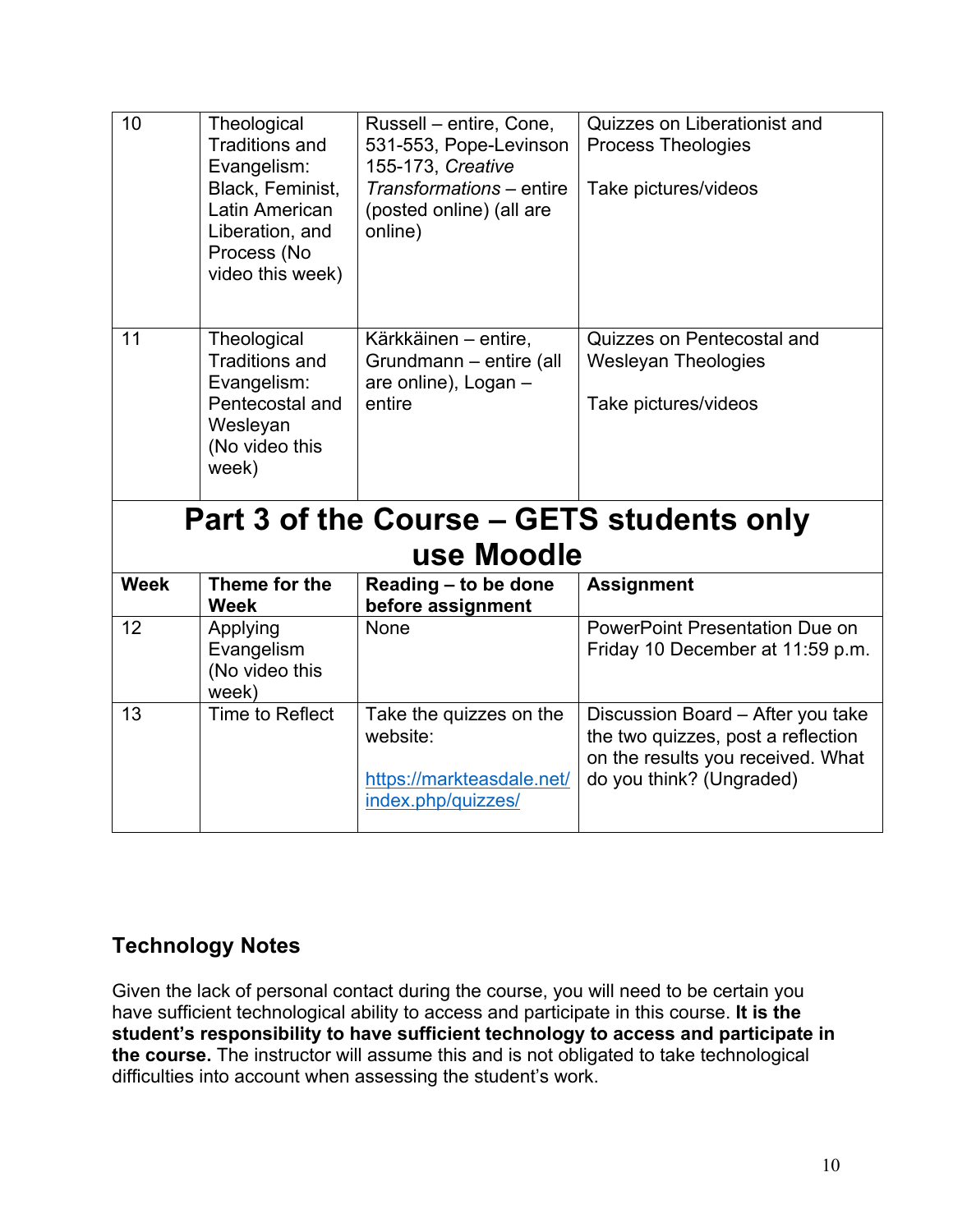Minimum technological requirements:

- Web Browser You will need the latest version of the web browser you are using (Internet Explorer, Firefox, Safari, Google Chrome, etc.). Note that not all browsers work equally well with Moodle, so you may need to experiment with them if you have difficulty using all the functions on the site. (I use Firefox and have never had issues.)
- Operating System In order to use the latest browser, you will need to have an operating system (Windows, Mac OS, etc.) that is up-to-date enough to handle it. Please be certain you have such an operating system.
- Internet Connection You will need a high-speed internet connection that is sufficient to run streaming video with no difficulty. Usually cable and dsl connections can do this. Dial up cannot. If your home internet connection is not sufficient to provide this kind of connection, you will need to find access to a computer that does have this connection.
- Hardware You will need sufficient computing power in terms of memory, speed, audio, and video for the different aspects of this course to work well. Make certain you can run the necessary software and fully participate online.
	- o **For the webinars, you will need to connect with a laptop or desktop,** *not* **a mobile device (including phones, tablets, and Chromebooks). The software does not allow you to participate in the virtual small groups if you connect via mobile device.**
	- o **You will need a working microphone and speakers with your computer, but not a web cam, to participate in the webinars.**
- Twitter You will need to use Twitter at certain times during this course. If you do not have a Twitter account, or do not know how to use Twitter, please see this simple tutorial on it.
- PowerPoint This is available through the Microsoft apps provided by Garrett. Go to https://www.office.com/, and click the sign in icon on the upper right of the screen. Sign in using your Garrett-provided login information.
	- o Once logged in, click on PowerPoint.
	- o In the PowerPoint screen, click on "Start New Presentation"
	- $\circ$  Once you are in the new PowerPoint presentation, click where it says "Presentation Saved" at the top, middle of the screen. Change the title to be your name.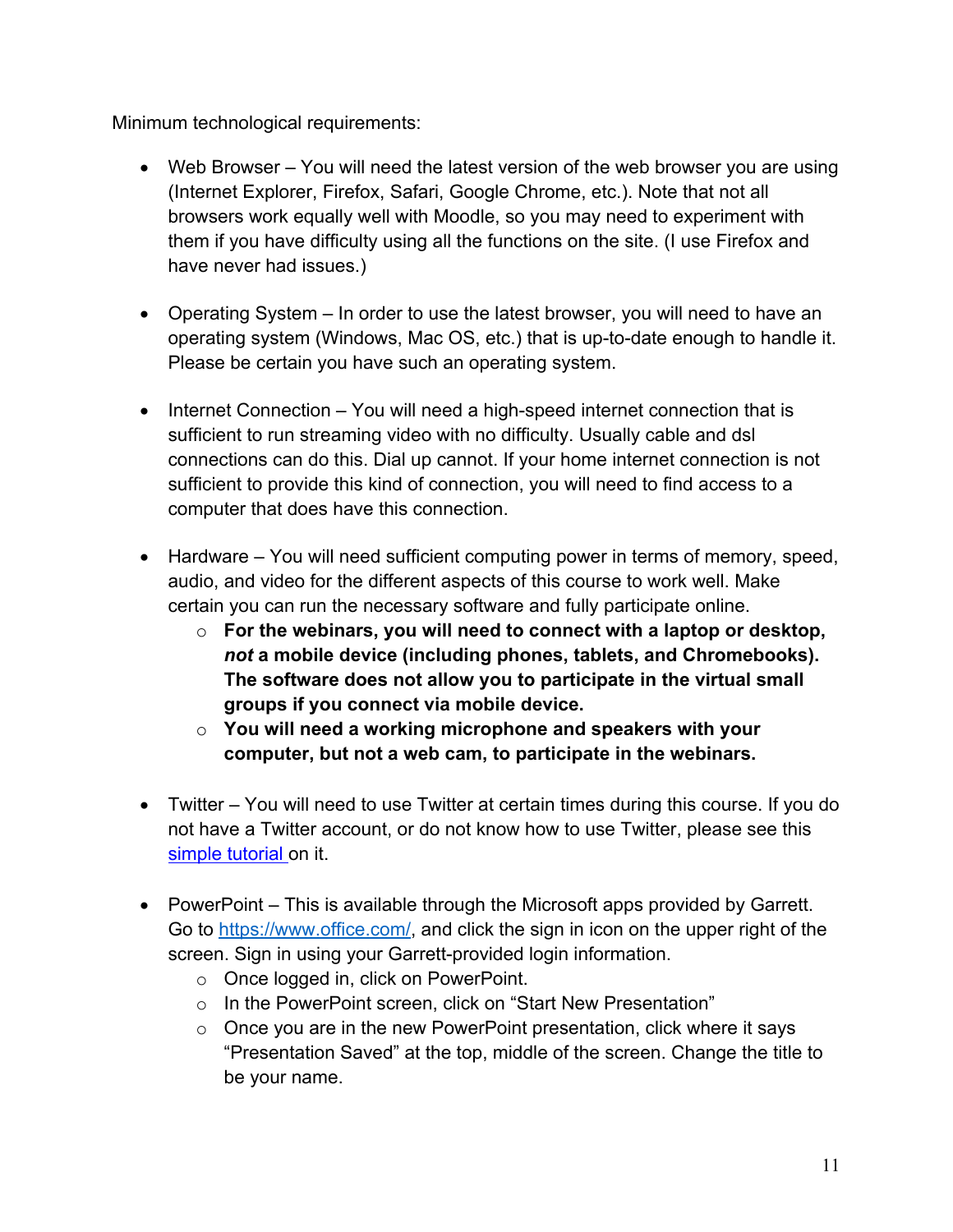- $\circ$  You can then begin developing your slides according to the assignment requirements.
- o The document saves automatically as you work (there is no "save" button). Just make certain that it says "Saved" next to your name at the top before you exit the document.
- o When you are finished, simply close the tab with your presentation.
- o Back on the login page, you should see your presentation listed below the app icons under the "Recent" tab.
- $\circ$  Once you are ready to submit your PowerPoint, on the login page, hover over your presentation's title and click the three small dots to the far right of your presentation. Click "share." Then, enter the email addresses of both the instructor and the TA, then click send. This will be how you submit your PowerPoint.
- o **If you develop your PowerPoint on your computer with the app**, you will need to upload the file to this login page in order to share it. Also, please note that not all formatting done on your desktop app will transfer to the online platform.

# **Academic Policies**

All students are required to abide by the academic policies detailed in the Academic Handbook for the current academic year. The following policies are of particular importance to the successful completion of one's coursework:

## **Writing**

- **Academic integrity and plagiarism:** (See 22-23 Handbook, 12, 78-83) All professors are required to respond to all suspected incidents of academic dishonesty, especially plagiarism. Repeated incidents of plagiarism or academic dishonesty may result in dismissal from the school.
- **Writing and citations:** The Turabian Manual for Writers and the Chicago Manual of Style footnote/bibliography format provide the standard formats for all introductory courses. Basic information on these formats is available online here. In advanced courses an instructor may require another style guide appropriate to the discipline (such as APA). (22-23 Handbook, 84)
- **Writing Support:** The Writing Center at Garrett-Evangelical offers programs to support all students' theological research and writing. See https://www.garrett.edu/student-life/student-services "Writing Center" for more detailed information.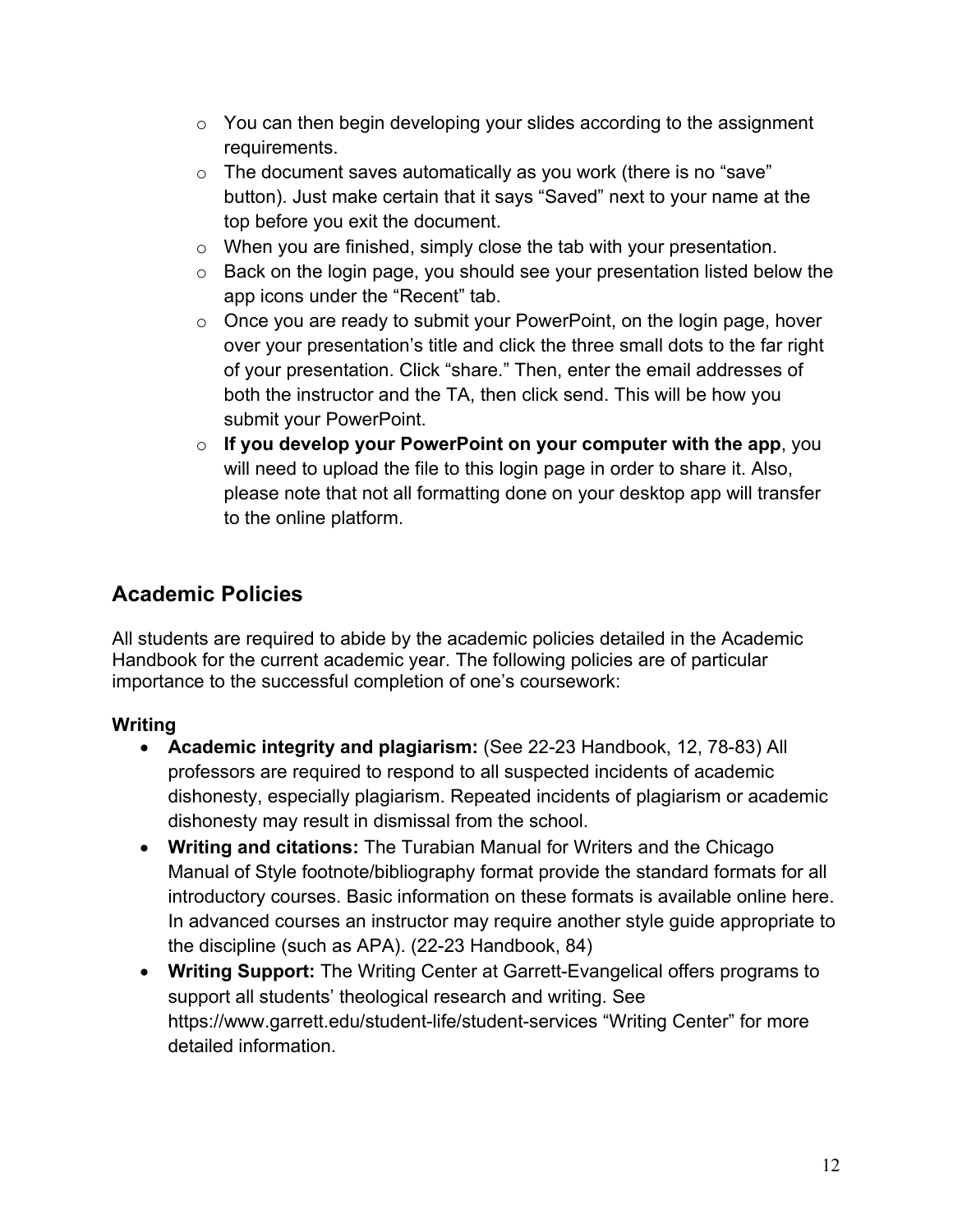### **Attendance and Class Participation**

- **Inclusivity/Diversity:** The basic commitments of the seminary to mutual love and searching for the truth in Christ lead to a principle that in the classroom and in course assignments, persons are always to be respected and ideas are to be freely discussed....All participants in the teaching-learning process have an obligation to honor and respect varying perspectives on relevant issues. (See 22- 23 Handbook, 9)
- **Attendance and lateness policies:** Attendance is required. Students who miss more than 20% of the class sessions (e.g., more than 2 classes in the weekly schedule, a proportionate amount for other class formats) should not expect to pass the class. (22-23 Handbook, 19)
- Some faculty may limit on the usage of electronic devices such as cell phones during class. At the least, all cell phones should be silenced during the whole of a class session.

### **Academic Accommodations**

- Student accommodations for documented conditions should be developed and requested before the beginning of the semester. See the Accessibility, Special Needs, and Disabilities policy and process set out in the Academic Handbook (22-23 Handbook, 12). Such accommodations are developed in consultation with the Registrar.
- **Extensions:** For Masters students, extensions, if granted, are normally for four weeks following the last day of class in spring and fall semesters or the final due date for coursework for January and summer terms. Extensions may not exceed three months following the end of the term. (22-23 Handbook, 20)

# **Course Policies**

1. **Excellence in Writing**: Even though this is an UM Studies course, everything you have learned about good writing style still counts! Obtuse or inelegant writing in your essays will be reason for a reduced grade. If you need help with your writing, please contact the instructor.

2. **Intellectual Virtue**: We are striving not only to learn about a subject, but to sharpen our abilities to think critically. To do this, we must practice intellectual virtue by being open-minded, straightforward and thoughtful in our spoken and written work. We show our Christian scholarship not only by considering issues and questions that are central to our faith, but by being careful and respectful in our treatment of the authors of our texts, the ideas we discuss, and the thoughts of our fellow classmates.

3. **Late Work**: Late work is not accepted in this course.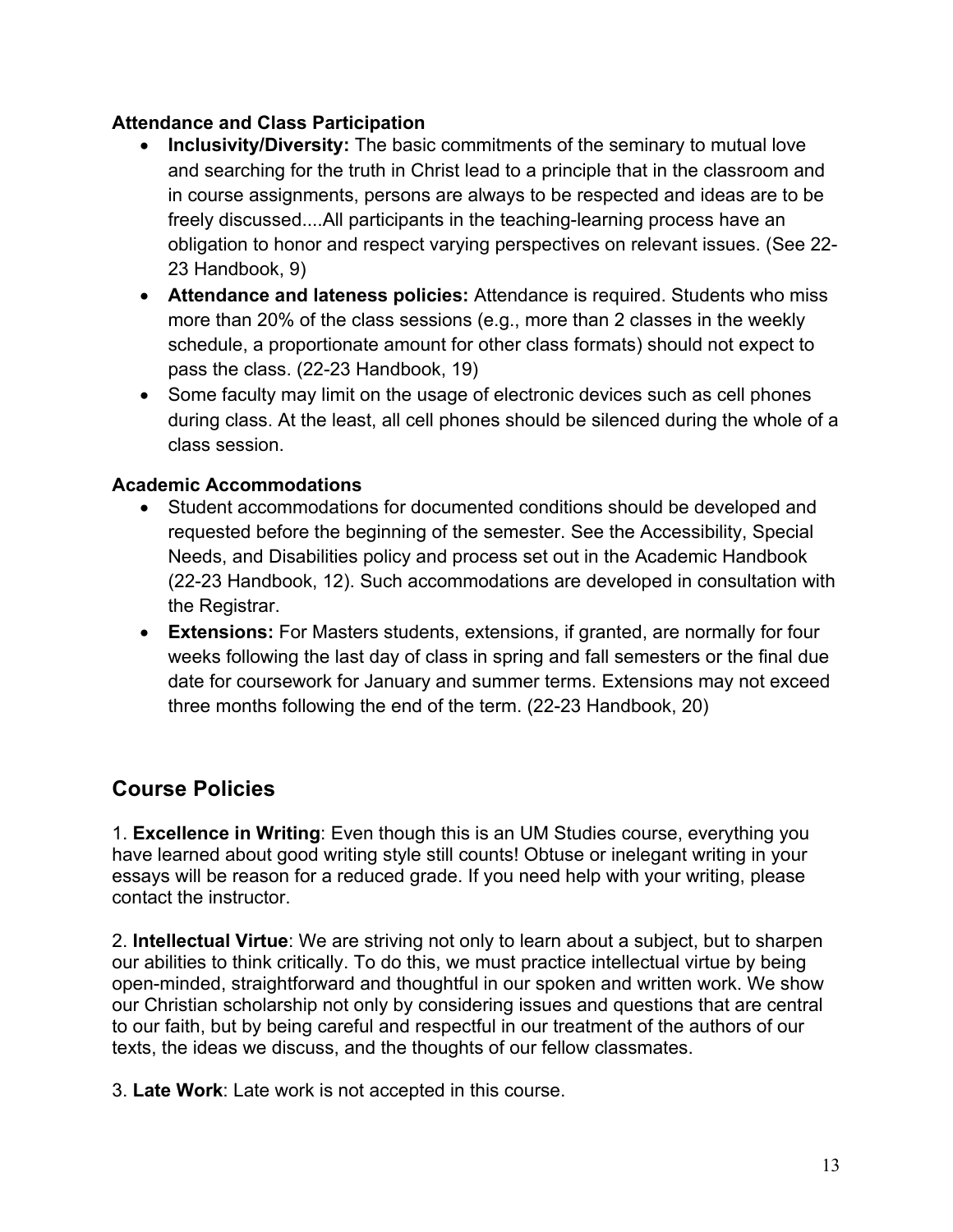## **Instructor/TA Interaction and Grading**

If there is a TA for this course, the primary work of the TA is to be a point of contact for students concerning the course and to review the lectures. In addition to this, the TA may participate on the discussion forums as needed.

**For all questions and concerns about the course, you should contact the TA first, not the instructor.** If the instructor is necessary to resolve the issue, the TA will contact him.

Both the TA and the instructor will do their best to respond to emails within 24 hours of when they are sent. Be aware that if you send an email during the weekend, during scheduled breaks, or on Christian holy days, you will need to wait until a regular school day for an answer.

The TA and instructor will both be online several hours a week (excluding weekends and holidays). Both will be online during the webinars, and the TA will be tracking the tweets to make certain they meet the requirements laid out in the syllabus. During Parts 2 and 3 of the course the TA will be the primary point of contact for all questions and will track the quizzes. The instructor will grade all discussion forums and will grade the final presentations.

All grades are the final decision of the instructor. Given the restrictions of the online format, there will be little opportunity to appeal grades. Keep in mind that the syllabus lays out in detail what is required for good grades. Deviation from the syllabus will lead to a lower grade.

## **How I Grade**

The following is a rubric that offers insight into how I grade all the assignments. Please notice that turning in work late or without following the directions provided in the syllabus can lead to an automatic failing grade.

Please notice, also, that it takes creative work to receive an "A." Work that shows a good grasp of material, but that is not creative in a way that looks to construct new pathways of learning and ministry, is worth a "B."

| $Excellent - 100\%$                                                        | Above Average -<br>85% | Average $-70%$ | Failing $-0\%$                                                                             |
|----------------------------------------------------------------------------|------------------------|----------------|--------------------------------------------------------------------------------------------|
| The student turned<br>Timeliness in the assignment by N/A<br>the due date. |                        | N/A            | The assignment was<br>late. (This causes a<br>failing grade for the<br>entire assignment.) |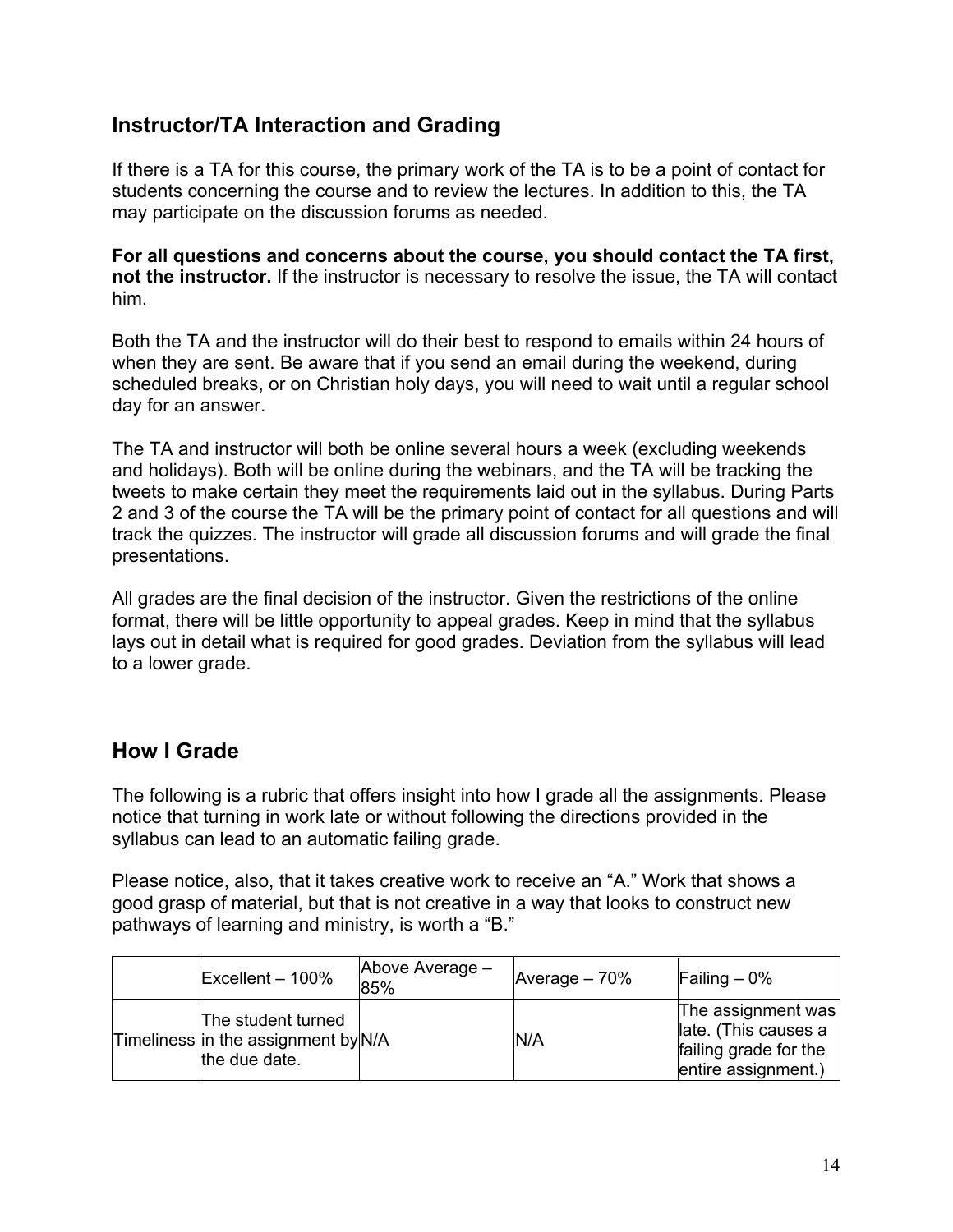| Writing                       | The assignment is<br>virtually free of<br>grammatical errors,<br>typos, misspellings,<br>and other writing<br>inelegancies.                                                                 | The assignment<br>lhas a few<br>grammatical errors, misspellings, and<br>typos, misspellings,<br>and other writing<br>inelegancies, but<br>they do not impede<br>understanding the<br>text.                      | The assignment has<br>several grammatical<br>errors, typos,<br>other writing<br>inelegancies, such<br>that they are<br>distracting but do not understanding the<br>impede<br>understanding the<br>text. | The assignment has<br>several grammatical<br>errors, typos,<br>misspellings, and<br>they impede<br>text.                   |
|-------------------------------|---------------------------------------------------------------------------------------------------------------------------------------------------------------------------------------------|------------------------------------------------------------------------------------------------------------------------------------------------------------------------------------------------------------------|---------------------------------------------------------------------------------------------------------------------------------------------------------------------------------------------------------|----------------------------------------------------------------------------------------------------------------------------|
| Followed<br><b>Directions</b> | The student<br>followed all the<br>directions provided<br>by the instructor in<br>the syllabus or<br>lonline for the<br>assignment<br>(including word<br>counts, content,<br>format, etc.). | The student<br>followed the<br>directions in a way<br>that addressed the<br>core learning<br>objectives, but did<br>not follow the<br>logistical directions<br>(e.g., word counts,<br>outline of<br>assignment). | The student followed follow the logistical<br>the logistical<br>directions but did not objective directions<br>address the core<br>learning objectives.                                                 | The student failed to<br>and learning<br>provided by the<br>instructor in the<br>syllabus or online.                       |
|                               | There is a logical<br>flow throughout the<br>assignment such<br>Coherence that it is easily<br>understandable and<br>persuasive in the<br>points it makes.                                  | There is a logical<br>flow throughout the<br>assignment such<br>that it is easily<br>understandable. It<br>may not be<br>persuasive in its<br>presentation,<br>however.                                          | There is an overall<br>logic apparent in the<br>assignment, though<br>it requires some<br>effort to grasp what<br>the logic is.                                                                         | There is no apparent<br>logic to the<br>assignment. It is<br>obtuse and difficult<br>to understand the<br>points it makes. |